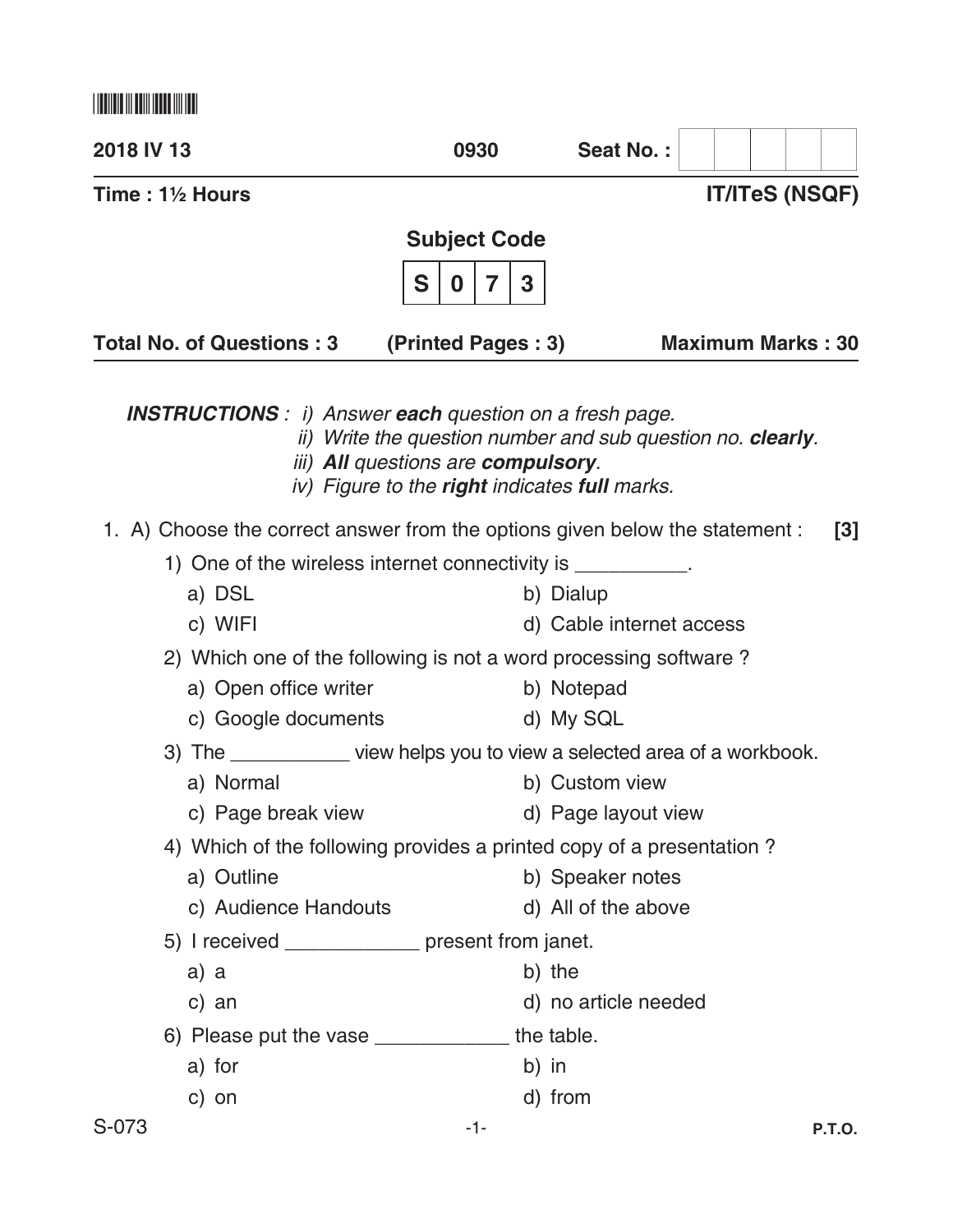\*S073\*

|       | B) Answer the following questions in <b>one</b> sentence :                                                                           |                | $[3]$ |  |  |
|-------|--------------------------------------------------------------------------------------------------------------------------------------|----------------|-------|--|--|
|       | 1) Write one point of difference between subscript and superscript in word<br>processor.                                             |                |       |  |  |
|       | 2) What is the use of slide animation in PowerPoint?                                                                                 |                |       |  |  |
|       | 3) List any two chart elements in spreadsheet.                                                                                       |                |       |  |  |
|       | C) Answer the following questions in two sentences :                                                                                 |                |       |  |  |
|       | 1) Name any four layout options available in presentation software.                                                                  |                |       |  |  |
|       | 2) Do as directed :                                                                                                                  |                |       |  |  |
|       | a) A movie is going to be watched by us tonight.                                                                                     |                |       |  |  |
|       | (Change to active voice)<br>b) Come quickly or we will miss the bus.                                                                 |                |       |  |  |
|       | (Identify adverb)                                                                                                                    |                |       |  |  |
|       | 2. A) Choose the correct answer from the options given below the statement :                                                         |                | $[3]$ |  |  |
|       | 1) A _____________ is a device that converts digital computer signals into a<br>form that can travel over phone lines.               |                |       |  |  |
|       | a) Repeater                                                                                                                          | b) Modem       |       |  |  |
|       | c) Bridge                                                                                                                            | d) Hub         |       |  |  |
|       | 2) On selecting _____________ option in word processor the first character in<br>the first word will be converted to capital letter. |                |       |  |  |
|       | a) Sentence case                                                                                                                     | b) Lower case  |       |  |  |
|       | c) Upper case                                                                                                                        | d) Toggle case |       |  |  |
|       | 3) Any formula in spreadsheet starts with ____________.                                                                              |                |       |  |  |
|       | a) $/$                                                                                                                               | b) $*$         |       |  |  |
|       | c) $$$                                                                                                                               | $d) =$         |       |  |  |
|       | 4) PowerPoint presentations are widely used for                                                                                      |                |       |  |  |
|       | a) Creating slides to display information                                                                                            |                |       |  |  |
|       | b) Project presentation by students                                                                                                  |                |       |  |  |
|       | c) Communication of planning                                                                                                         |                |       |  |  |
|       | d) All of the above                                                                                                                  |                |       |  |  |
| S-073 | $-2-$                                                                                                                                |                |       |  |  |